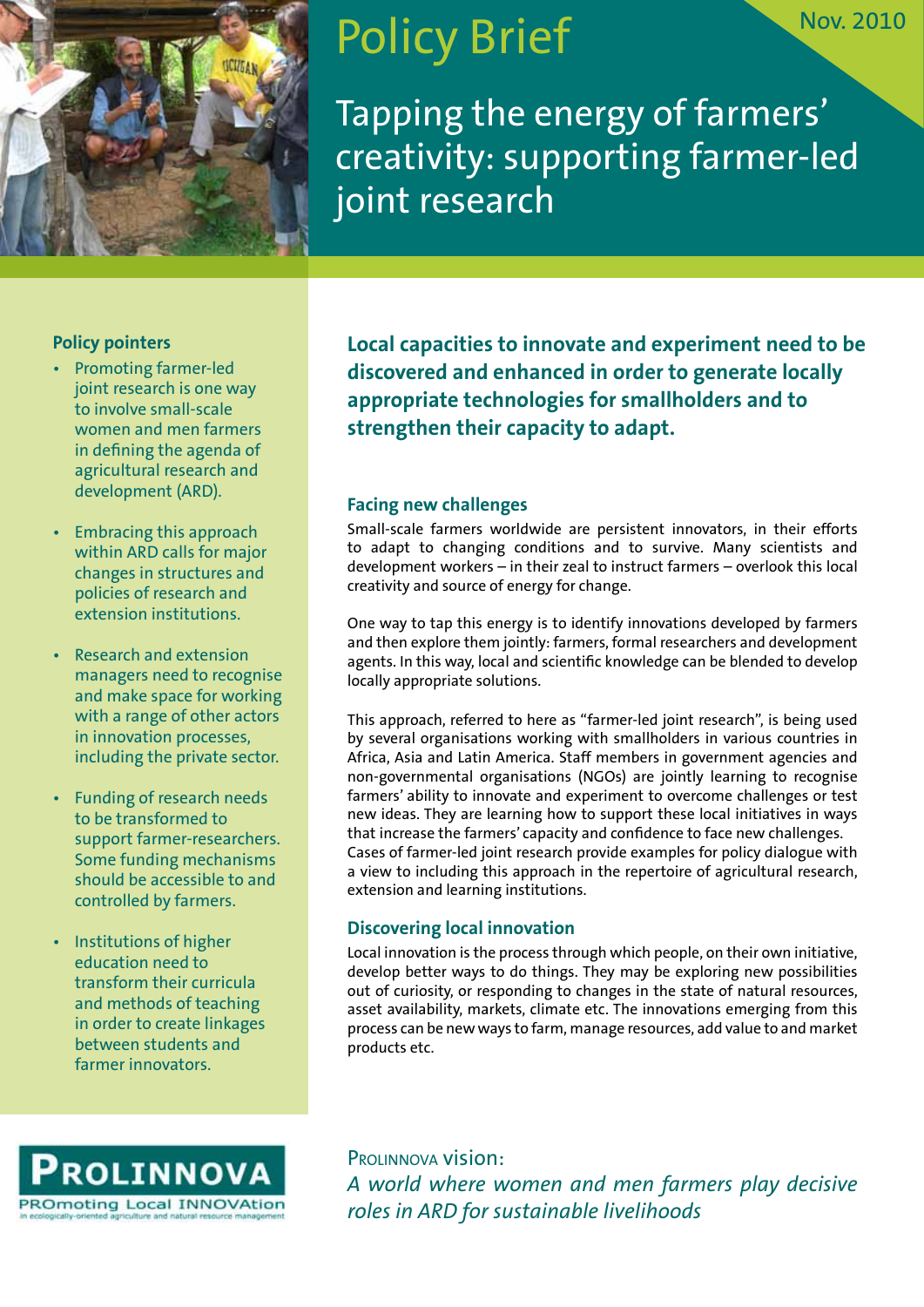Starting with local innovation provides an entry point for joint research embedded in local realities and driven by farmers' interest. This is where the energy lies: in exploring possibilities to solve local problems or grasp opportunities that farmers already see. It focuses on local achievements rather than starting with problem analysis, which dwells on farmers' weaknesses and leaves them feeling that they must depend on external support.

Discovering how and why farmers innovate makes outsiders appreciate what local people are already trying to do to improve their situation. Also the farmers start to see themselves differently: although often poor in terms of financial resources and formal education, they realise they are rich in knowledge and ideas. A sound basis is laid for true partnership, in which the different contributions of the partners are equally valued.

#### **Farmer-led joint research**

In a process of farmer-led joint research, men and women farmers and other ARD actors explore the local ideas in ways that encourage all partners to bring in their own knowledge. The partners need not be scientists. They may be extensionists or known experts, including other farmers. They may be input suppliers or processors. They are often, like farmers, driven by their curiosity whether new things work in the area. Private-sector people are also motivated by the chance to expand business or start a new one, if the innovation succeeds.

Joint research encompasses a variety of activities. It could be a trial conducted by farmers and extensionists (and maybe scientists) to find out which botanical substances are most effective in controlling diseases in animals or crops. It could be collaboration with a mechanic or engineer to make an implement easier to use or more efficient. It could involve working with private enterprises or consumer organisations in exploring processing and marketing procedures to see how benefits along the value chain can be more fairly divided. It could be working with communication experts to try out new ways of sharing information about agriculture. Thus, the focus could be on "hard" (technologies) or "soft" innovations (changes in institutions or methods) that farmers have chosen to investigate and for which they draw in other supporting expertise.

In all cases, the research is led by farmers, with the support of other ARD actors.

#### **An approach to development**

By no means should farmer-led joint research be the only approach promoted in ARD. But it has an important role to play in the repertoire of ARD. Indeed, it is probably more an approach to development than to research. Most cases of farmer-led joint research involve development agents who encourage farmers to experiment with new ideas, from whatever sources, rather than trying to convince them to adopt technologies that have not been tested locally.

However, some involvement of scientists in or at least their exposure to this joint research can influence the way formal research is done and the questions it addresses. And the involvement of men and women farmers in a leading role strengthens their capacities to exert direct influence on formal research.



market (Photo: Manori Wijesekera)

#### **Joint experimentation on fish smoking in Niger**

A team of scientists and extensionists in Prolinnova–Niger discovered a locally developed fishsmoking oven in the village of Boumba Kaina in Dosso Region. The community was aware of the oven's limitations and responsive to the team in setting up a joint experiment to improve it. Ideas of the community and the team were blended in designing a new oven. Four farmers (2 men and 2 women) compared the improved oven with the local one. The roles and responsibilities of the different stakeholders in the joint research were clearly worked out – the farmers took the lead; the PROLINNOVA team played a supportive role.

The improved ovens proved far superior to the existing ones on many counts such as quality of smoked fish, wood-burning efficiency, duration of smoking etc. The fish smoked in the improved ovens fetched higher prices on the market and the demand increased. This led to further socio-economic developments in Boumba. Several families invested in making new ovens on their own. The fish-smokers set up a savings-and-credit scheme to finance construction of new ovens. Women and men requested literacy training so that they could monitor their own experiments.

*Saidou Magagi. Jean-Marie Diop, Adam Toudou, Sabo Seini & Abdou Mamane in* Farmer-Led Joint Research *(2010)* Fish smoked in improved ovens fetch higher prices on the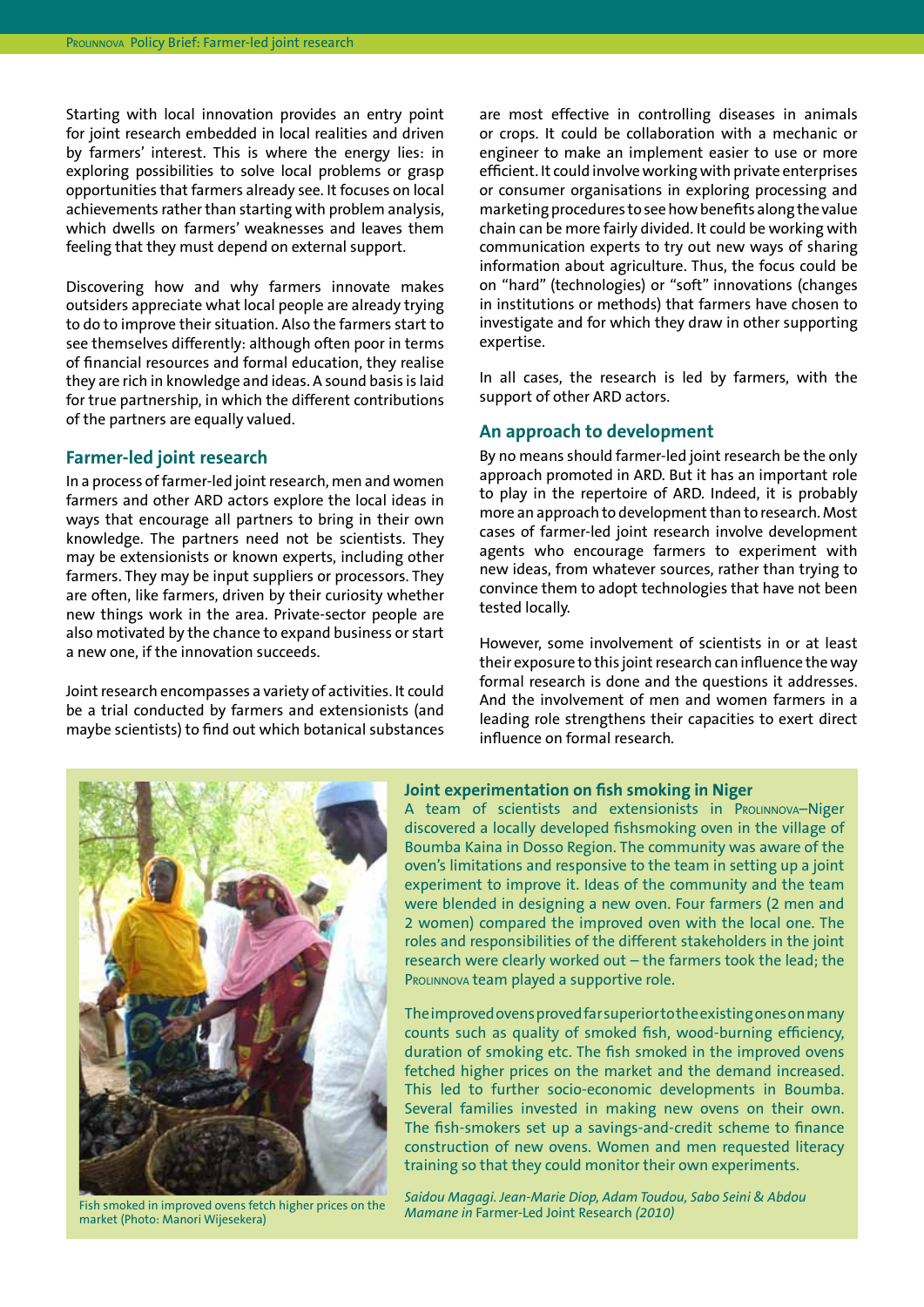

Uttam describing how he developed the *jhalkari*  (Photo: Ecoscentre)

**Reducing fodder wastage and women's work in Nepal** Uttam is a farmer in Sissai village, Chitwan, Nepal. His family has sheep, goats and buffaloes. In the wet season, the animals are kept and fed indoors. Uttam's wives and daughters collect the fodder, but a lot is trampled by the animals. Uttam wanted to find a way to reduce fodder wastage and the women's work. With fishnetting, he made a bag for the fodder *(jhalkari)* and hung it in the stall so that animals could eat from it. This innovation was identified by Ecoscentre, a Prolinnova–Nepal partner, and improved through a process of joint experimentation. Uttam and two other farmers, supported by Ecoscentre staff, tried out different shapes of the opening to make it easier to refill the bag. Women gave feedback on each design. Finally, the farmers chose as the best design a round opening created by suspending the net on a light iron ring. This simple yet useful innovation was taken up by many livestock-keeping families, not only in Uttam's village but also in the surrounding area.

*Basanta Rana Bhat & Rajan Ghimire in* Farmer-Led Joint Research *(2010)*

## **New ways to fund local R&D**

One key way to assure that control remains with the farmers is to give them access to resources for funding research they regard as important. In eight countries in Africa and Asia, FAIR (Farmer Access to Innovation Resources) is piloting Local Innovation Support Funds (LISFs) for farmer-led joint research and innovation managed by local organisations. Men and women farmers and groups propose research projects. The local fund management committee selects those to be supported. The funds are used to buy materials for the farmer-led research, to pay supporting specialists (scientists or others) or to obtain relevant information.

This mechanism turns conventional research funding on its head. It will be a sign that farmer-led joint research is truly mainstreamed when part of the government budget for ARD is allocated to such community-managed innovation funds.

#### **Lessons from practice**

- Farmer-led joint research is an experiment with a new way of working that is unfamiliar to all partners, also farmers. Past experience has led to certain habits and expectations in interactions between farmers and other ARD actors. There is need for trial and error, reflection and honest assessment of what happened, until people learn to interact as genuine partners in ARD – especially until farmers with less formal education gain the skills and confidence to assert themselves in communication with formally educated scientists.
- The innovations that farmers develop may seem very simple but this should not prevent other ARD

stakeholders from engaging with farmers in joint research. As in the Nepal case (see box) outputs of joint research on the simplest of innovations have been readily taken up by other farmers, leading to positive livelihood impacts.

- Simplicity of experimental design and visual assessment are characteristic of farmers' research. Farmers who experiment are interested in seeing whether the experiment brings about tangible change of use to them. Thus, the design of farmer-led joint research has to make sense to the local people and directly address the key questions they pose.
- Farmer-led joint research should be organised so as to include both women and men. This is especially important when it concerns activities in which women play a major role, such as sowing and weeding, livestock care, food processing and selling.
- ARD stakeholders can support farmer-led joint research by facilitating wider learning: helping communities organise farmer tours, meetings of experimenters and farmer-to-farmer training. They can develop booklets, brochures, posters, films or radio broadcasts to share information about farmerled joint research.
- Open communication between farmers and their partners in joint research encourages a culture of experimentation within rural communities.